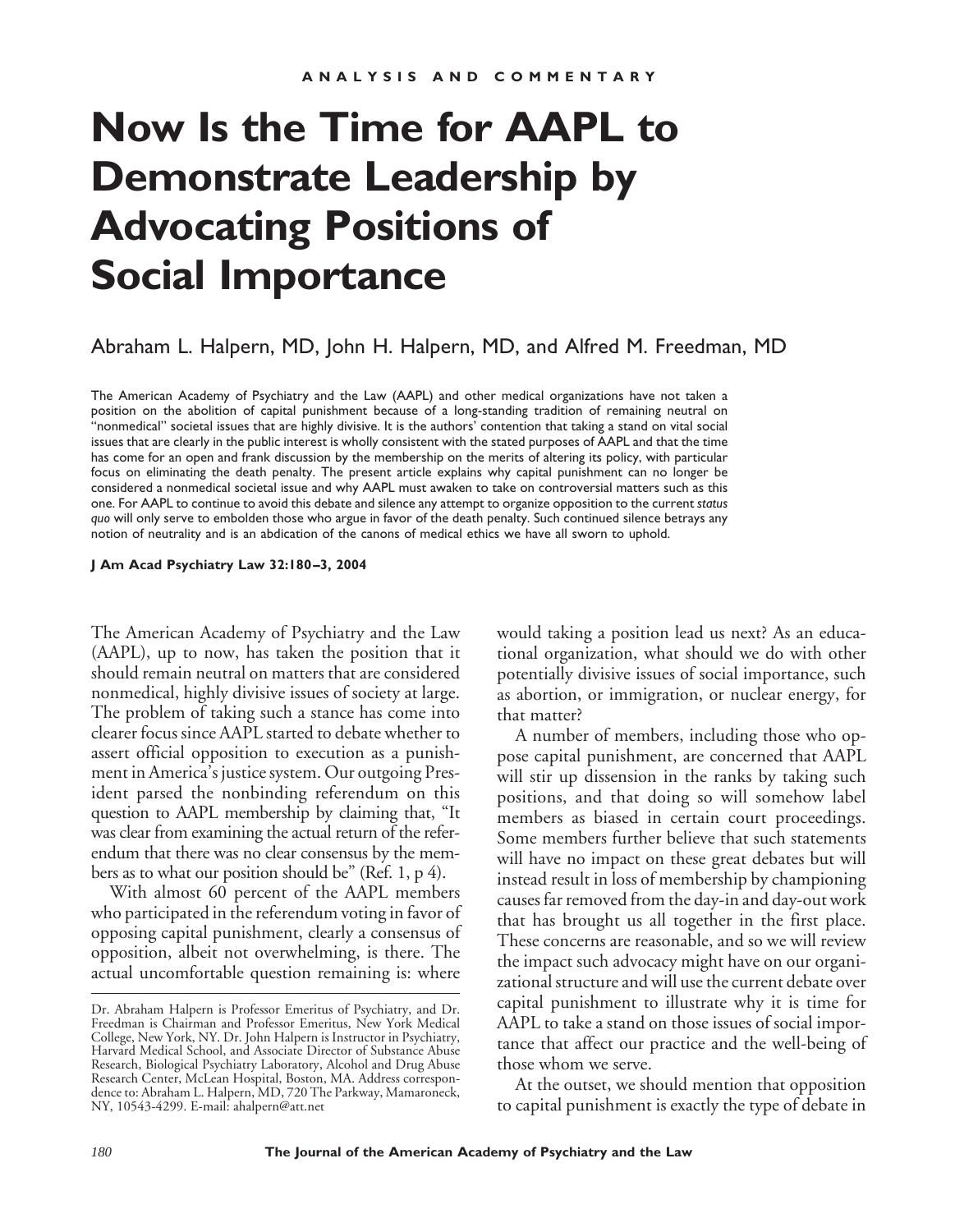which AAPL should take a position. As experts in service to the furtherance of justice, is it not reasonable to believe that we might have an informed opinion on this punishment? Clearly those issues that have no direct or indirect connection with the practice of medicine, and, in particular, the practice of forensic psychiatry, should not usually be given venue for potentially rancorous debate within AAPL. On the other hand, if a vocal minority of membership wants such debate, there should be a means for AAPL to hear their proposals and then defer them, if warranted, since actions can evolve over time. This is the purpose of deliberative review within the parliamentary procedures of a membership society. Indeed, such debates may reveal where our parliamentary procedures need refinement. Gaps within our deliberative rules most certainly do not imply that AAPL is incapable of debate at all.

The real threat to AAPL and other medical societies is the growing trend to avoid debate on these subjects altogether. Certainly, it is important to prevent erosion of membership, but this is not a reasonable excuse to shirk opportunities to take a stand on matters that affect the lives of us all. People do listen to psychiatrists, and it is surprising that such a reminder is needed for this particular readership. The outright cynicism displayed in the *AAPL Newsletter* and at our Annual Meetings over the capital punishment argument is reprehensible, not because defenders of capital punishment are being forced to acknowledge that their profession can never endorse their opinion; it is reprehensible because the expediency engendered by denying a right to such debates shows just how far our profession is falling from its core ethics.

When we hear leadership claim that our deliberative process will be overwhelmed by a divisive debate detracting us from our primary educational goals, we should actually be questioning whether it is the leadership itself that is failing us. Apparently, that which is too divisive in psychiatry was perfectly acceptable for lawyers to take up through the American Bar Association (ABA), as they did in 1997 (discussed later).

The debate itself is not what is threatening to AAPL. It is instead this request to argue whether or not members have the right to debate at all. The near 60 percent of our membership who responded to the survey support issuing a statement calling for abolition of capital punishment, but rather than viewing

this as a call to action, we are witnessing further obstructionism and fear-mongering behind this false debate over debate. Why? Could it be that, though taking a stand on abolition is unpopular to up to 40 percent of our membership, when looking at the merits of the real debate over capital punishment, those who support legal executions are standing on *terra infirma*?

We acknowledge that while many AAPL members view capital punishment as immoral and uncivilized, others with like sincerity and zeal believe that there are crimes so vile and heinous as to merit nothing less than the death penalty. Nevertheless, having adopted the codes of medical ethics of the American Psychiatric Association (APA) and the American Medical Association (AMA), which prohibit participation by physicians in legally authorized executions, AAPL's neutrality is seriously challenged when methods of execution are used that open the door to physician involvement. Such is the case when the method is by lethal injection, as currently practiced in almost all U.S. death penalty jurisdictions.

A study of the procedures used in lethal-injection executions has revealed that physicians participate directly, especially to end the life of the condemned prisoner when the execution is botched by nonphysicians.<sup>2</sup> Laws and regulations providing for physician participation facilitate the direct involvement of doctors who, even when they are not aware of the canon of ethics against participation, follow what they regard as a higher duty to obey the law. By shielding physician participation from severe professional sanctions, these laws suggest that the state can justify ignoring our medical ethics and then co-opt or even coerce physician involvement, which stains our profession but serves the state.

Since no other workable options have been devised to protect our medical ethics, nothing less than abolition of capital punishment can end the unethical participation by physicians in executions.<sup>3</sup> Especially because physician involvement in capital punishment continues, AAPL's current position of silence cannot be labeled neutral. In fact, such silence might as well be a ringing endorsement of legal execution and physician participation.

AAPL members, more than other physicians, are aware of the numerous reversals of conviction because of serious error such as incompetent defense counsel and prosecutorial and police misconduct. They know that former prosecutor and famed author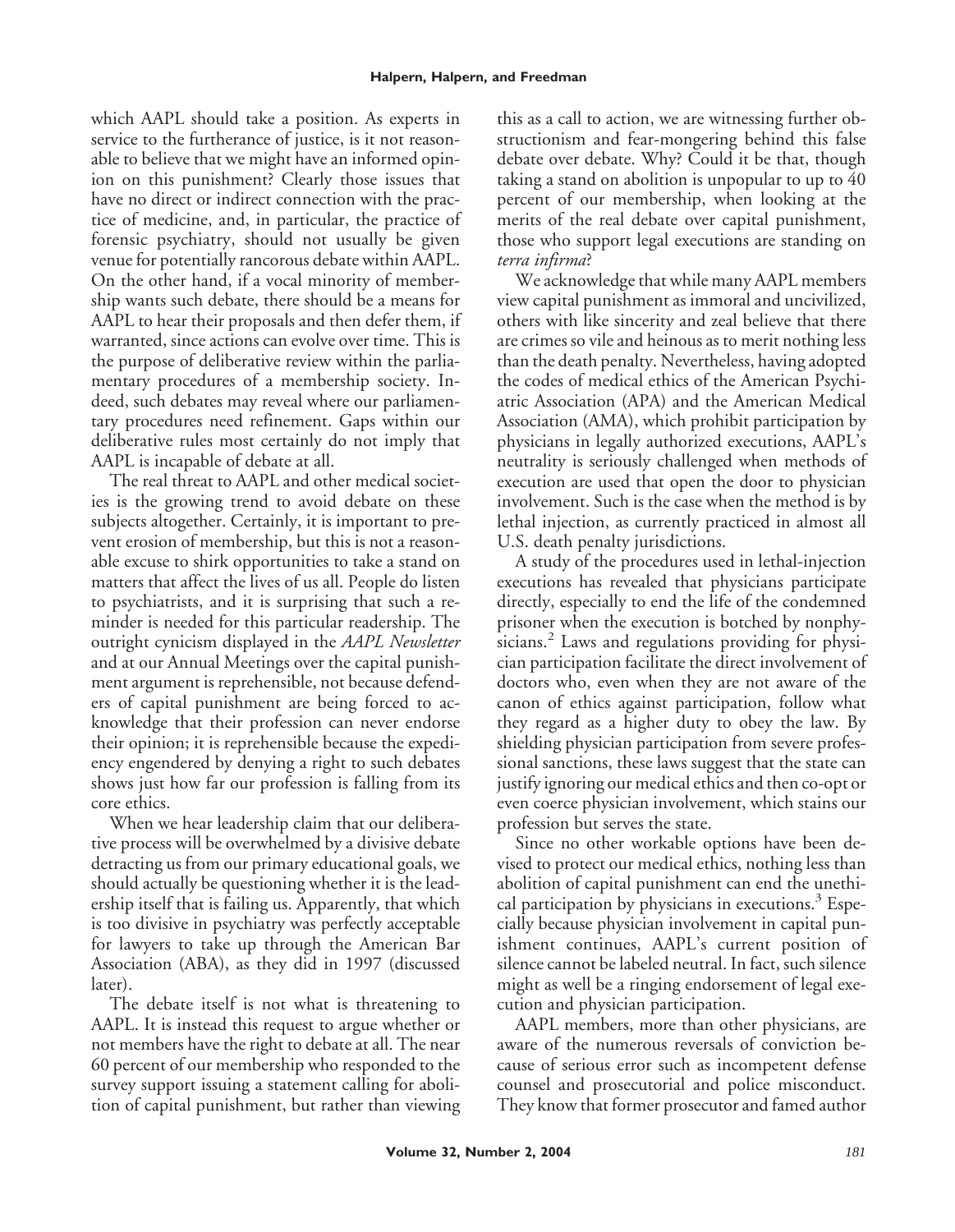Scott Turow, on the basis of the findings of the Illinois commission on which he served, has become an opponent of capital punishment, concluding that the administration of the death penalty is bankrupt beyond repair.<sup>4</sup> AAPL members know that the popular commentator and discredited former Los Angeles police officer, Mark Furman, was an ardent supporter of the death penalty, but has also become an abolitionist on the basis of his recent study of the creation of false evidence and the withholding of exculpatory evidence by prosecutors and crime laboratory technicians in Oklahoma.<sup>5</sup> Throughout the United States, investigations of capital cases in recent years have revealed considerable evidence of prosecutorial and juror misconduct, of actual innocence, of racial inequities, of false testimony, and of ineffective assistance of counsel,<sup>6</sup> let alone police brutality and torture.<sup>7</sup>

In 1997, the American Bar Association decried the racially discriminatory application of the death penalty, the grossly inadequate legal representation of low-income defendants, and the restrictions on appeals to the federal courts even in cases in which new evidence is presented that points to the innocence of the condemned prisoner. That professional organization concluded that the death penalty is "a haphazard maze of unfair practices with no internal consistency," and called for a moratorium on executions.<sup>8</sup>

It is now incontrovertible that no system can be developed that is free from error and can ensure that an innocent person is not put to death. The time has come for the ABA to move from moratorium to abolition. A declaration by AAPL in this regard, already supported by a significant, albeit not universal, majority (59%) of the respondents in a nonbinding mail referendum conducted by AAPL last year, $<sup>1</sup>$  could</sup> well be the catalyst for the ABA to move to a call for abolition.

Taking a stand on vital social issues that are clearly in the public interest is wholly consistent with the stated purpose of AAPL as outlined in the Academy's Bylaws (Article II, § 2). Those who claim otherwise, if allowed to succeed in stifling these issues in our collective work, will diminish the strength of AAPL's advocacy on not only these matters but also on those subjects that have universal backing of membership. Moreover, those who champion doing nothing may be quite content with their position, but some of us look at such nonaction as a clear betrayal of the Hippocratic Oath and, as such, it can never be labeled a

neutral position. We can live with AAPL's not issuing a call for the abolition of capital punishment at this juncture if it has been given a reasonable hearing, but it is impossible to do so if we are robbed of our right to dissent.

A very recent development makes a call by AAPL, APA, and AMA for abolition of the death penalty particularly urgent. The Supreme Court in October  $2003$ , in a unanimous decision denying a writ of certiorari, let stand the  $6:5$  ruling<sup>10</sup> by the United States Court of Appeals for the Eighth Circuit authorizing the use of forced medication to restore competency to be executed. Such "treatment" by psychiatrists would clearly cross the medical ethics' "prohibition line."<sup>11</sup> A practice that every physician knows is unethical will have been given short shrift by this Court and the government, and potentially now by our own AAPL, when mentally ill death row inmates start to be executed after being restored to competency through our actions.

The AMA's time-honored and high-sounding canon (adopted by AAPL and APA) against physicians' participating in executions can avoid being rendered meaningless only by an unequivocal pronouncement by these organizations against the death penalty itself. Especially because AAPL is organized as an educational society, it must become a deliberative body that weighs in on matters of social import to guide and encourage membership and those who have need of our services to understand that there is an ethical core to our profession. To be neutral when such stands will be labeled political is to forget the very mission of our responsibilities as physicians to our communities.

If a motion is made for AAPL to take a position, is it so difficult to devote some time to considering the proposal? What are we really talking about here? When we blankly cut our vocal cords whenever AAPL is asked to consider taking a stand on contentious issues, abdication of responsibility will herald the true beginning of the end of AAPL's standing for the correct application of psychiatry within the law. It is time for our organization to accept the mantle of leadership within society that we possess as experts of psychiatry and the law.

## **References**

- 1. O'Shaughnessy RJ: AAPL's response to social issues. AAPL Newsletter 28(3):4–7, 2003
- 2. Denno DW: When legislatures delegate death: the troubling par-